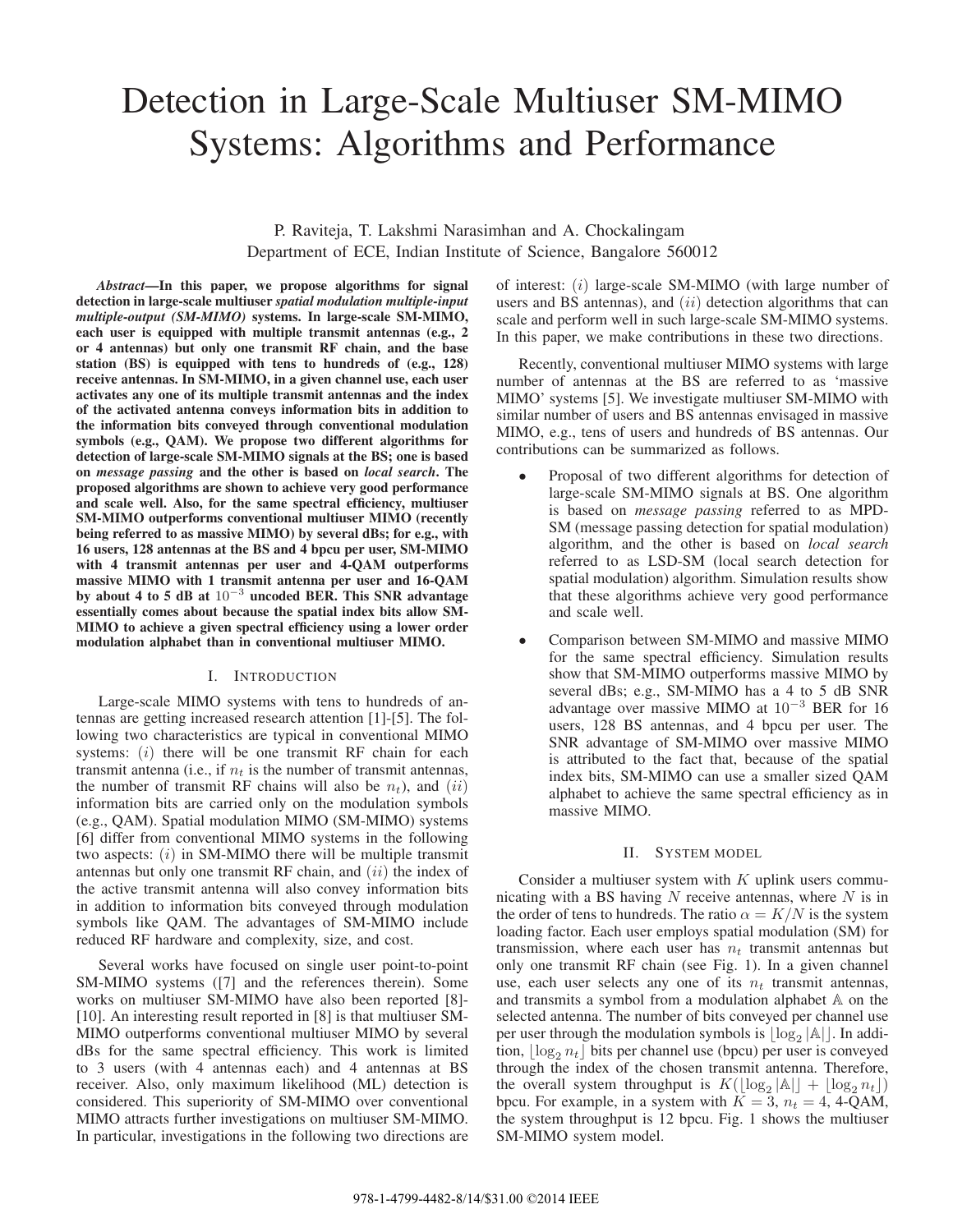

Fig. 1. Large-scale multiuser SM-MIMO system.

The SM signal set  $\mathbb{S}_{n_t,\mathbb{A}}$  for each user is given by

$$
\mathbb{S}_{n_t, \mathbb{A}} = \{ \mathbf{s}_{j,l} : j = 1, \cdots, n_t, \quad l = 1, \cdots, |\mathbb{A}| \},
$$
  
s.t.  $\mathbf{s}_{j,l} = [0, \cdots, 0, \underbrace{s_l}_{j\text{th coordinate}}, 0, \cdots, 0]^T, \quad s_l \in \mathbb{A}.$  (1)

For example, for  $n_t = 2$  and 4-QAM,  $\mathbb{S}_{n_t}$  is given by

$$
\mathbb{S}_{2,4\text{-QAM}} = \left\{ \begin{bmatrix} +1+j \\ 0 \end{bmatrix}, \begin{bmatrix} +1-j \\ 0 \end{bmatrix}, \begin{bmatrix} -1+j \\ 0 \end{bmatrix}, \begin{bmatrix} -1-j \\ 0 \end{bmatrix}, \begin{bmatrix} -1-j \\ 0 \end{bmatrix}, \begin{bmatrix} 0 \\ +1+j \end{bmatrix}, \begin{bmatrix} 0 \\ +1-j \end{bmatrix}, \begin{bmatrix} 0 \\ -1+j \end{bmatrix}, \begin{bmatrix} 0 \\ -1-j \end{bmatrix} \right\}. \quad (2)
$$

Let  $\mathbf{x}_k \in \mathbb{S}_{n_t,k}$  denote the transmit vector from user k. Let  $\mathbf{x} \triangleq [\mathbf{x}_1^T \ \mathbf{x}_2^T \cdots \mathbf{x}_k^T \cdots \mathbf{x}_K^T]^T$  denote the vector comprising of transmit vectors from all the users. Note that  $\mathbf{x} \in \mathbb{S}^K$ . of transmit vectors from all the users. Note that  $\mathbf{x} \in \mathbb{S}_{n_t,\mathbb{A}}^K$ .

Let  $\mathbf{H} \in \mathbb{C}^{N \times K n_t}$  denote the channel gain matrix, where  $H_{i,(k-1)n_t+j}$  denotes the complex channel gain from the jth transmit antenna of the kth user to the ith BS receive antenna. The channel gains are assumed to be independent Gaussian with zero mean and variance  $\sigma_k^2$ , such that  $\sum_k \sigma_k^2 = K$ . The  $\sigma_1^2$  models the imbalance in the received nower from user k  $\sigma_k^2$  models the imbalance in the received power from user k<br>due to path loss etc. and  $\sigma_z^2 = 1$  corresponds to the case of due to path loss etc., and  $\sigma_k^2 = 1$  corresponds to the case of perfect power control. Assuming perfect synchronization the perfect power control. Assuming perfect synchronization, the received signal at the ith BS antenna is given by

$$
y_i = \sum_{k=1}^{K} x_{l_k} H_{i,(k-1)n_t+j_k} + n_i,
$$
 (3)

where  $x_{l_k}$  is the  $l_k$ <sup>th</sup> symbol in A, transmitted by the variance  $x_{l_k}$  is the noise modeled  $j_k$ th antenna of the kth user, and  $n_i$  is the noise modeled as a complex Gaussian random variable with zero mean and variance  $\sigma^2$ . The received signal at the BS antennas can be written in vector form as

$$
y = Hx + n,\t(4)
$$

where  $\mathbf{y} = [y_1, y_2, \cdots, y_N]^T$  and  $\mathbf{n} = [n_1, n_2, \cdots, n_N]^T$ .

For this system model, the maximum-likelihood (ML) detection rule is given by

$$
\hat{\mathbf{x}} = \underset{\mathbf{x} \in \mathbb{S}_{n_t,\mathbb{A}}^K}{\text{argmin}} \ \|\mathbf{y} - \mathbf{H}\mathbf{x}\|^2, \tag{5}
$$



(b) Observation node messages (c) Variable node messages

Fig. 2. The factor graph and messages passed in MPD-SM algorithm.

where  $\|\mathbf{y} - \mathbf{Hx}\|^2$  is the ML cost. The maximum a posteriori probability (MAP) decision rule, is given by

$$
\hat{\mathbf{x}} = \underset{\mathbf{x} \in \mathbb{S}_{n_t,\mathbb{A}}^K}{\text{argmax}} \ \Pr(\mathbf{x} \mid \mathbf{y}, \mathbf{H}). \tag{6}
$$

Since  $|\mathbb{S}_{n_t,\mathbb{A}}^K| = (|\mathbb{A}|n_t)^K$ , the exact computation of (5) and (6) requires exponential complexity in K. We propose two (6) requires exponential complexity in  $K$ . We propose two low complexity detection algorithms for multiuser  $SM-MIMO$ low complexity detection algorithms for multiuser SM-MIMO; one based on message passing (Sec. III) which gives an approximate solution to (6), and another based on local search (Sec. IV) which gives an approximate solution to (5).

Note that in conventional multiuser MIMO, the vector **x** in (4) is  $\mathbf{x} \in \mathbb{B}^K$  where  $\mathbb{B}$  is the modulation alphabet, and  $\mathbf{H} \in \mathbb{C}^{N \times K}$ . The condition for SM-MIMO and conventional MIMO to have the same system throughput is  $|\mathbb{B}| = |\mathbb{A}| n_t$ .

## III. MESSAGE PASSING DETECTION FOR SM-MIMO

In this section, we propose a message passing based algorithm for detection in SM-MIMO systems. We refer to the proposed algorithm as the MPD-SM (message passing detection for spatial modulation) algorithm. We model the system as a fully connected factor graph with K variable (or factor) nodes corresponding to  $\mathbf{x}_k$ 's and N observation nodes corresponding to  $y_i$ 's, as shown in Fig. 2(a).

*Messages:* We derive the messages passed in the factor graph as follows. Equation (4) can be written as

$$
y_i = \mathbf{h}_{i,[k]} \mathbf{x}_k + \underbrace{\sum_{j=1,j\neq k}^K \mathbf{h}_{i,[j]} \mathbf{x}_j + n_i}_{\triangleq g_{ik}},\tag{7}
$$

where  $\mathbf{h}_{i,[j]}$  is a row vector of length  $n_t$ , given by  $[H_{i,(j-1)n_t+1}$   $H_{i,(j-1)n_t+2}$  ···  $H_{i,jn_t}$ , and  $\mathbf{x}_j \in \mathbb{S}_{n_t,\mathbb{A}}$ .

We approximate the term <sup>g</sup>*ik* to have a Gaussian distribution<sup>1</sup> with mean  $\mu_{ik}$  and variance  $\sigma_{ik}^2$  as follows.

<sup>&</sup>lt;sup>1</sup>This Gaussian approximation will be accurate for large  $K$ ; e.g., in systems with tens of users.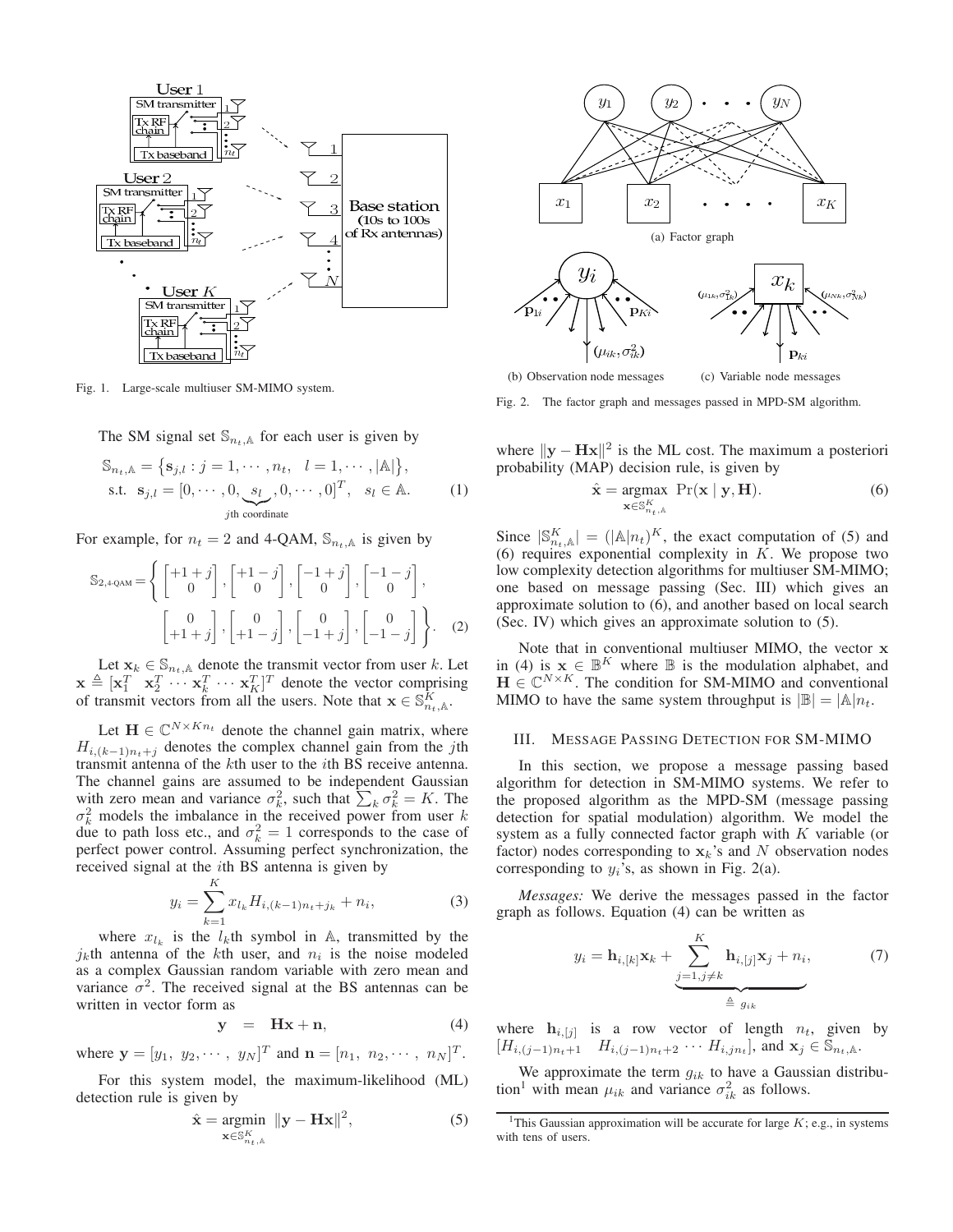$$
\mu_{ik} = \mathbb{E}\bigg[\sum_{j=1, j\neq k}^{K} \mathbf{h}_{i,[j]} \mathbf{x}_{j} + n_{i}\bigg] = \sum_{j=1, j\neq k}^{K} \sum_{\mathbf{s} \in \mathbb{S}_{n_{t},\mathbb{A}}} p_{ji}(\mathbf{s}) \mathbf{h}_{i,[j]} \mathbf{s}
$$

$$
= \sum_{j=1, j\neq k}^{K} \sum_{\mathbf{s} \in \mathbb{S}_{n_{t},\mathbb{A}}} p_{ji}(\mathbf{s}) s_{l_{s}} H_{i,(j-1)n_{t}+l_{s}}, \tag{8}
$$

where  $s_{l_s}$  is the only non-zero entry in **s** and  $l_s$  is its index, and  $p_{ki}(s)$  is the message from kth variable node to the *i*th observation node. The variance is given by

$$
\sigma_{ik}^{2} = \text{Var}\bigg(\sum_{j=1, j\neq k}^{K} \mathbf{h}_{i,[j]} \mathbf{x}_{j} + n_{i}\bigg)
$$
\n
$$
= \sum_{j=1, j\neq k}^{K} \sum_{\mathbf{s} \in \mathbb{S}_{n_{t},\mathbb{A}}} p_{ji}(\mathbf{s}) |s_{l_{s}} H_{i,(j-1)n_{t}+l_{s}}|^{2}
$$
\n
$$
- \Big| \sum_{\mathbf{s} \in \mathbb{S}_{n_{t},\mathbb{A}}} p_{ji}(\mathbf{s}) s_{l_{s}} H_{i,(j-1)n_{t}+l_{s}}|^{2} + \sigma^{2}.
$$
\n(9)

The message  $p_{ki}(\mathbf{s})$  is given by

$$
p_{ki}(\mathbf{s}) \propto \prod_{m=1, m \neq i}^{N} \exp\Big(-\frac{\big|y_m - \mu_{mk} - \mathbf{h}_{m,[k]} \mathbf{s}\big|^2}{2\sigma_{mk}^2}\Big). \tag{10}
$$

*Message passing:* The message passing is done as follows.

*Step 1*: Initialize  $p_{ki}(\mathbf{s})$  to  $1/|\mathbb{S}_{n_t,k}|$  for all i, k and **s**. **Step 2:** Compute  $\mu_{ik}$  and  $\sigma_{ik}^2$  from (8) and (9), respectively.<br>**Step 3:** Compute  $p_{ki}$  from (10) To improve the convergence *Step 3*: Compute  $p_{ki}$  from (10). To improve the convergence rate, damping [11] of the messages in (10) is done with a damping factor  $\delta \in (0, 1]$ .

Repeat Steps 2 and 3 for a certain number of iterations. Figures 2(b) and 2(c) illustrate the exchange of messages between observation and variable nodes, where the vector message  $\mathbf{p}_{ki} = [p_{ki}(\mathbf{s}_1), p_{ki}(\mathbf{s}_2), \cdots, p_{ki}(\mathbf{s}_{|\mathbb{S}_{n_i}, \mathbb{A}|})].$  The final symbol probabilities at the end are given by

$$
p_k(\mathbf{s}) \propto \prod_{m=1}^N \exp\Big(-\frac{\left|y_m - \mu_{mk} - \mathbf{h}_{m,[k]} \mathbf{s}\right|^2}{2\sigma_{mk}^2}\Big). \tag{11}
$$

The detected vector of the kth user at the BS is obtained as

$$
\hat{\mathbf{x}}_k = \underset{\mathbf{s} \in \mathbb{S}_{n_t,\mathbb{A}}}{\text{argmax}} \ p_k(\mathbf{s}).\tag{12}
$$

The non-zero entry in  $\hat{\mathbf{x}}_k$  and its index are then demapped to obtain the information bits of the kth user. The algorithm listing is given in **Algorithm 1**.

*Complexity*: From (8), (9), and (10), we see that the total complexity of the MPD-SM algorithm is  $O(NK|\mathbb{S}_{n_t,\mathbb{A}}|)$ . This complexity is less than the MMSE detection complexity of  $O(N^2Kn_t)$ . Also, the computation of double summation in (8) and (9) can further be simplified by using FFT, as the double summation can be viewed as a convolution operation.

*Performance*: We evaluated the performance of multiuser SM-MIMO using the proposed MPD-SM algorithm and compared it with that of massive MIMO with ML detection (using sphere decoder) for the same spectral efficiency with  $K = 16$ and  $N = 64, 128$ . It is noted that in both SM-MIMO and massive MIMO systems, the number of transmit RF chains at each user is  $n_{rf} = 1$ . For SM-MIMO, we consider the

Input: y, H, 
$$
\sigma^2
$$
  
\n**Initialize:**  $p_{ki}^{(0)}(\mathbf{s}) \leftarrow 1/|\mathbb{S}_{n_t,k}|$ ,  $\forall i, k, \mathbf{s}$   
\nfor  $t = 1 \rightarrow Number_{of\_iterations} \mathbf{do}$   
\nfor  $i = 1 \rightarrow N \mathbf{ do}$   
\nfor  $j = 1 \rightarrow K \mathbf{ do}$   
\nfor  $j = 1 \rightarrow K \mathbf{ do}$   
\n $\tilde{\mu}_{ij} \leftarrow \sum_{\mathbf{s} \in \mathbb{S}_{n_t,k}} p_{ji}^{(t-1)}(\mathbf{s}) s_{l_s} H_{i,(j-1)n_t+l_s}$   
\nend  
\n $\mu_i \leftarrow \sum_{j=1}^K \tilde{\mu}_{ij}$   
\n $\sigma_i^2 \leftarrow$   
\n $\sum_{j=1}^K \sum_{\mathbf{s} \in \mathbb{S}_{n_t,k}} p_{ji}^{(t-1)}(\mathbf{s}) |s_{l_s} H_{i,(j-1)n_t+l_s}|^2 - |\tilde{\mu}_{ij}|^2 + \sigma^2$   
\nfor  $k = 1 \rightarrow K \mathbf{ do}$   
\n $\mu_{ik} \leftarrow \mu_i - \tilde{\mu}_{ik}$   
\n $\sigma_{ik}^2 \leftarrow \sigma_i^2 - \sum_{\mathbf{s} \in \mathbb{S}_{n_t,k}} p_{ik}^{(t-1)}(\mathbf{s}) |s_{l_s} H_{i,(k-1)n_t+l_s}|^2 + |\tilde{\mu}_{ik}|^2$   
\nend  
\nend  
\nfor  $k = 1 \rightarrow K \mathbf{ do}$   
\nfor each  $\mathbf{s} \in \mathbb{S}_{n_t,k} \mathbf{ do}$   
\n $\ln(p_k(\mathbf{s})) \leftarrow C_k - \sum_{m=1}^N \frac{|y_m - \mu_{mk} - \mathbf{h}_{m,[k]} \mathbf{s}|^2}{2\sigma_{mk}^2}$   
\nend  
\nfor  $i = 1 \rightarrow N \mathbf{ do}$   
\nfor  $i = 1 \rightarrow N \mathbf{ do}$   
\nfor each  $\mathbf{s} \in \mathbb{S}_{n_t,k} \mathbf{ do}$   
\n $\tilde{p}_{ki}(\mathbf{s}) \leftarrow \ln(p_k(\mathbf{s})) + \ln(\sigma_{ik}) + \frac{|y_i - \mu_{$ 

**Output**:  $p_k(s)$  as per (11) and  $\hat{\mathbf{x}}_k$  as per (12),  $\forall k$ **Algorithm 1**: Listing of the proposed MPD-SM algorithm.

number of transmit antennas at each user to be  $n_t = 2, 4$ . Figure 3 shows the performance comparison between SM-MIMO with  $(n_t = 2, 4\text{-QAM})$  and massive MIMO with  $(n_t = 1, 8\text{-QAM})$ , both having 3 bpcu per user. From Fig. 3, we can see that SM-MIMO outperforms massive MIMO by several dBs. For example, at a BER of  $10^{-3}$ , SM-MIMO has a 2.5 to 3.5 dB SNR advantage over massive MIMO. We have observed (see Fig. 4) about 3 to 4 dB SNR advantage for SM-MIMO with  $(n_t = 4, 4\text{-QAM})$  compared to massive MIMO with  $(n_t = 1, 16\text{-QAM})$ , both at 4 bpcu per user. This SNR advantage in favor of SM-MIMO can be explained as follows. Since SM-MIMO conveys information through antenna indices in addition to carrying bits on QAM symbols, SM-MIMO can use a smaller-sized QAM compared to that used in massive MIMO to achieve the same spectral efficiency, and a smallsized QAM is more power efficient than a larger one.

## IV. LOCAL SEARCH DETECTION FOR SM-MIMO

In this section, we propose another algorithm for SM-MIMO detection. The algorithm is based on local search. The algorithm finds a local optimum (in terms of ML cost) as the solution through a local neighborhood search. We refer to this algorithm as LSD-SM (local search detection for spatial modulation) algorithm. A key to the LSD-SM algorithm is the definition of a neighborhood suited for SM. This is important since SM carries information bits in the antenna indices also.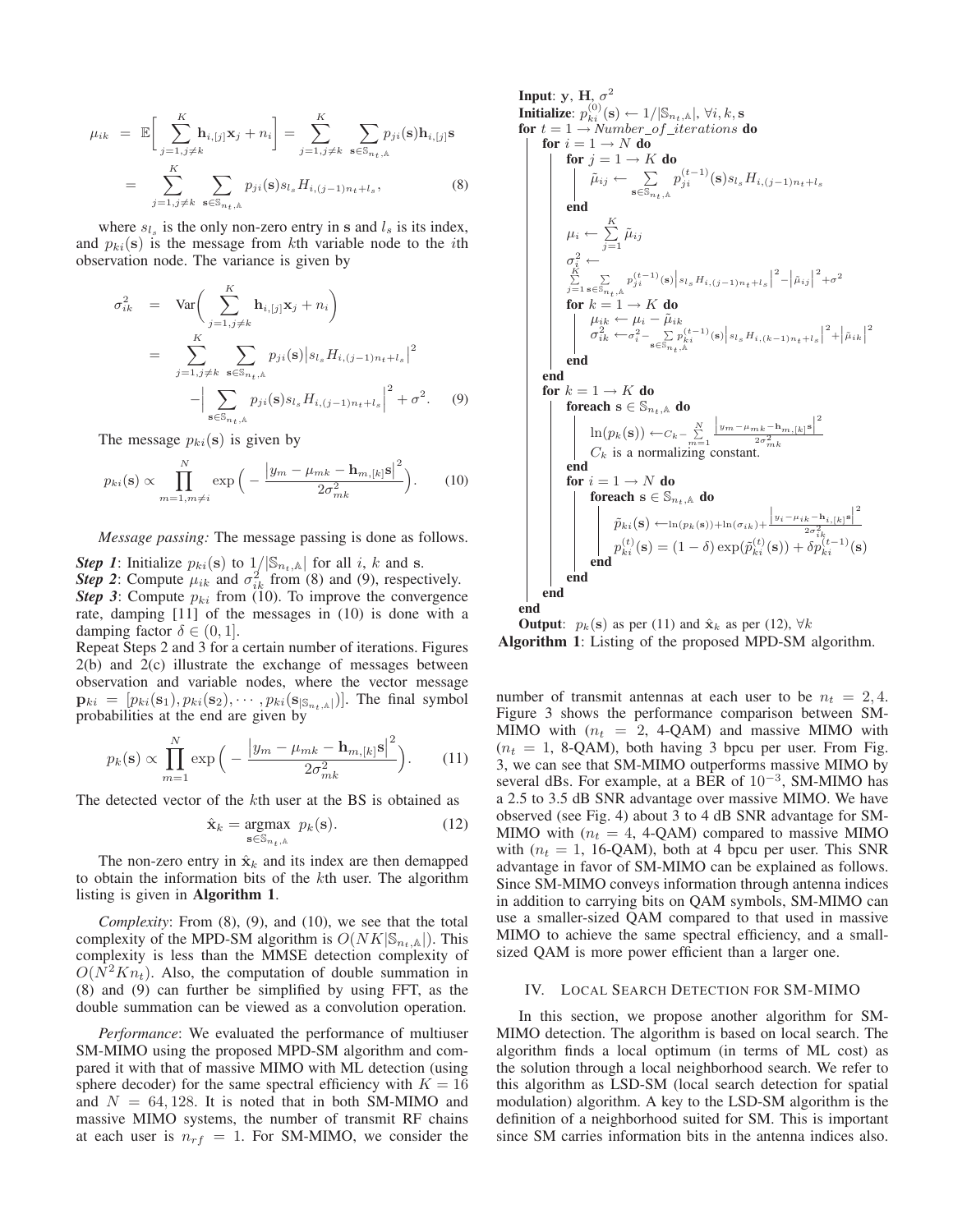

Fig. 3. BER performance of multiuser SM-MIMO ( $n_t = 2$ ,  $n_{rf} = 1$ , 4-QAM) using MPD-SM algorithm and massive MIMO ( $n_t = 1$ ,  $n_{rf} = 1$ , 8-QAM) with sphere decoding, at 3 bpcu per user,  $K = 16$ ,  $N = 64$ , 128.

*Neighborhood definition:* For a given vector  $\mathbf{x} \in \mathbb{S}_{n_t,\mathbb{A}}^K$ , we need the neighborhood  $\mathcal{N}(\mathbf{x})$  to be the set of all vectors in define the neighborhood  $\mathcal{N}(\mathbf{x})$  to be the set of all vectors in  $\mathbb{S}_{n_t,\mathbb{A}}^K$  that differ from the vector **x** in either one spatial index nosition or in one modulation symbol. That is a vector **w** position or in one modulation symbol. That is, a vector **w** is said to be a neighbor of **x** if and only if  $\mathbf{w}_k \in \{\mathbb{S}_{n_t,\mathbb{A}}\setminus\mathbb{S}_{n_t,\mathbb{A}}\}$  $\mathbf{x}_k$  for exactly one k, and  $\mathbf{w}_k = \mathbf{x}_k$  for all other k, i.e., the neighborhood  $\mathcal{N}(\mathbf{x})$  is given by

$$
\mathcal{N}(\mathbf{x}) \triangleq \{ \mathbf{w} | \mathbf{w} \in \mathbb{S}_{n_t, \mathbb{A}}^K, \mathbf{w}_k \neq \mathbf{x}_k \text{ for exactly one } k \}, \quad (13)
$$

where  $\mathbf{x}_k, \mathbf{w}_k \in \mathbb{S}_{n_t, \mathbb{A}}$  and  $k \in 1, 2, \cdots, K$ . Thus the size of this neighborhood is given by  $|\mathcal{N}(\mathbf{x})| = (|\mathbb{S}_{n_t, \mathbb{A}}| - 1)K$ .

For example, consider  $K = 2$ ,  $n_t = 2$ , and BPSK (i.e.,  $\mathbb{A} = \begin{bmatrix} 1 & 1 & 0 & 1 \\ 0 & 1 & 0 & 0 \\ 0 & 0 & 0 & 0 \end{bmatrix}$  $\{\pm 1\}$ ). We then have  $\mathbb{S}_{2,\text{BPSK}} = \left\{ \begin{bmatrix} +1 \\ 0 \end{bmatrix} \right\}$  $\boldsymbol{0}$  $\Big\}$ ,  $\Big\lceil \frac{-1}{0} \Big\rceil$  $\begin{bmatrix} 0 \\ +1 \end{bmatrix}$ ,  $\begin{bmatrix} 0 \\ -1 \end{bmatrix}$ −1  $\big\}$ , and

$$
\mathcal{N}\left(\begin{bmatrix} +1\\0\\0\\-1 \end{bmatrix}\right) = \left\{\begin{bmatrix} -1\\0\\0\\-1 \end{bmatrix}, \begin{bmatrix} 0\\+1\\0\\-1 \end{bmatrix}, \begin{bmatrix} 0\\-1\\0\\-1 \end{bmatrix}, \begin{bmatrix} -1\\0\\0\\+1 \end{bmatrix}, \begin{bmatrix} -1\\0\\-1\\0 \end{bmatrix}, \begin{bmatrix} -1\\0\\+1\\0 \end{bmatrix}\right\}
$$

.

*LSD-SM algorithm:* The LSD-SM algorithm for SM-MIMO detection starts with an initial solution vector  $\hat{\mathbf{x}}^{(0)}$  as the current solution. For example,  $\hat{\mathbf{x}}^{(0)}$  can be the MMSE solution vector  $\hat{\mathbf{x}}_{MMSE}$ . Using the neighborhood definition in (13), it considers all the neighbors of  $\tilde{\mathbf{x}}^{(0)}$  and searches for the best neighbor with least ML cost which also has a lesser ML cost than the current solution. If such a neighbor is found, then it declares this neighbor as the current solution. This completes one iteration of the algorithm. This process is repeated for multiple iterations till a local minimum is reached (i.e., no neighbor better than the current solution is found). The vector corresponding to the local minimum is declared as the final output vector  $\hat{x}$ . The non-zero entry in the kth user's subvector in  $\hat{x}$  and its index are then demapped to obtain the information bits of the kth user.

*Multiple restarts:* The performance of the basic LSD-SM algorithm in the above can be further improved by using multiple restarts, where the LSD-SM algorithm is run several times, each time starting with a different initial solution and declaring the best solution among the multiple runs. The

proposed LSD-SM algorithm with multiple restarts is listed in **Algorithm 2**.

1: **Input** :  $y$ ,  $H$ ,  $r$ : no. of restarts 2: **for**  $j = 1$  **to**  $r$  **do**<br>3: compute  $c^{(j)}$ 3: compute  $\mathbf{c}^{(j)}$  (initial vector at *j*th restart)<br>4: find  $\mathcal{N}(\mathbf{c}^{(j)})$ 4: find  $\mathcal{N}(\mathbf{c}^{(j)})$ <br>5:  $\mathbf{z}^{(j)} = \text{argmin}$ 5:  $\mathbf{z}^{(j)} = \underset{\mathbf{q} \in \mathcal{N}(\mathbf{c}^{(j)})}{\arg\min} ||\mathbf{y} - \mathbf{H}\mathbf{q}||^2$ **q**∈N(**c**(*j*)) 6: **if**  $\|\mathbf{y} - \mathbf{Hz}^{(j)}\|^2 < \|\mathbf{y} - \mathbf{Hc}^{(j)}\|^2$  then<br>7:  $\mathbf{c}^{(j)} = \mathbf{z}^{(j)}$ 7:  $\mathbf{c}^{(j)} = \mathbf{z}^{(j)}$ 8: goto step 4 9: **else** 10:  $\hat{\mathbf{x}}^{(j)} = \mathbf{c}^{(j)}$ <br>11: **end if** end if 12: **end for** 13:  $i = \operatorname*{argmin}_{1 \leq j \leq r} \|y - \mathbf{H}\hat{\mathbf{x}}^{(j)}\|^2$ <sup>1</sup>≤*j*≤*r* 14: **Output** :  $\hat{x} = \hat{x}^{(i)}$ 

**Algorithm 2**: Listing of the proposed LSD-SM algorithm with multiple restarts.

*Complexity:* The LSD-SM algorithm complexity consists of two parts. The first part involves the computation of the initial solution. The complexity for computing the MMSE initial solution is  $O(N^2Kn_t)$ . The second part involves the search complexity, where, in order to compute the ML cost, we require to compute (i)  $\mathbf{H}^H \mathbf{H}$  which has  $\mathcal{O}(K^2 n_t^2 N)$ complexity, and  $(ii)$   $\mathbf{H}^H\mathbf{y}$  which has  $\mathcal{O}(Kn_tN)$  complexity.<br>In addition, the complexity per iteration and the number of In addition, the complexity per iteration and the number of iterations to reach the local minima contribute to the search complexity, where the complexity per iteration is  $O(K|\mathbb{S}_{n_t,\mathbb{A}}|)$ . The complexity (in number of real operations) obtained from simulations are discussed in Fig. 6.

*Performance*: We evaluated the performance of multiuser SM-MIMO using the proposed LSD-SM algorithm and compared it with that of massive MIMO using ML detection for the same spectral efficiency. Figure 4 shows the performance comparison between SM-MIMO with  $(n_t = 4, 4$ -QAM) and massive MIMO with  $(n_t = 1, 16\text{-QAM})$ , both having 4 bpcu per user. For SM-MIMO, detection performance of both LSD-SM (presented in this section) and MPD-SM (presented in the previous section) are shown. In LSD-SM, the number of restarts used is  $r = 2$ . The initial vectors used in the first and second restarts are MMSE solution vector and random vector, respectively. For massive MIMO, ML detection performance using sphere decoder is plotted. It can be seen that SM-MIMO using LSD-SM and MPD-SM algorithms outperform massive MIMO using sphere decoding. Specifically, SM-MIMO using LSD-SM performs better than massive MIMO by about 5 dB at <sup>10</sup><sup>−</sup><sup>3</sup> BER. Also, comparing the performance of LSD-SM and MPD-SM algorithms in SM-MIMO, we see that LSD-SM performs better than MPD-SM by about 1 dB at <sup>10</sup><sup>−</sup><sup>3</sup> BER.

*Performance as a function of loading factor:* In Fig. 5, we compare the performance of SM-MIMO (with  $n_t = 4$ ,  $n_{rf} = 1$ , 4-QAM) and massive MIMO (with  $n_t = n_{rf} = 1$ , 16-QAM), both at 4 bpcu per user, as a function of system loading factor  $\alpha$ , at an average SNR of 9 dB. For SM-MIMO, the detectors considered are MMSE, MPD-SM, and LSD-SM. The detectors considered for massive MIMO are MMSE